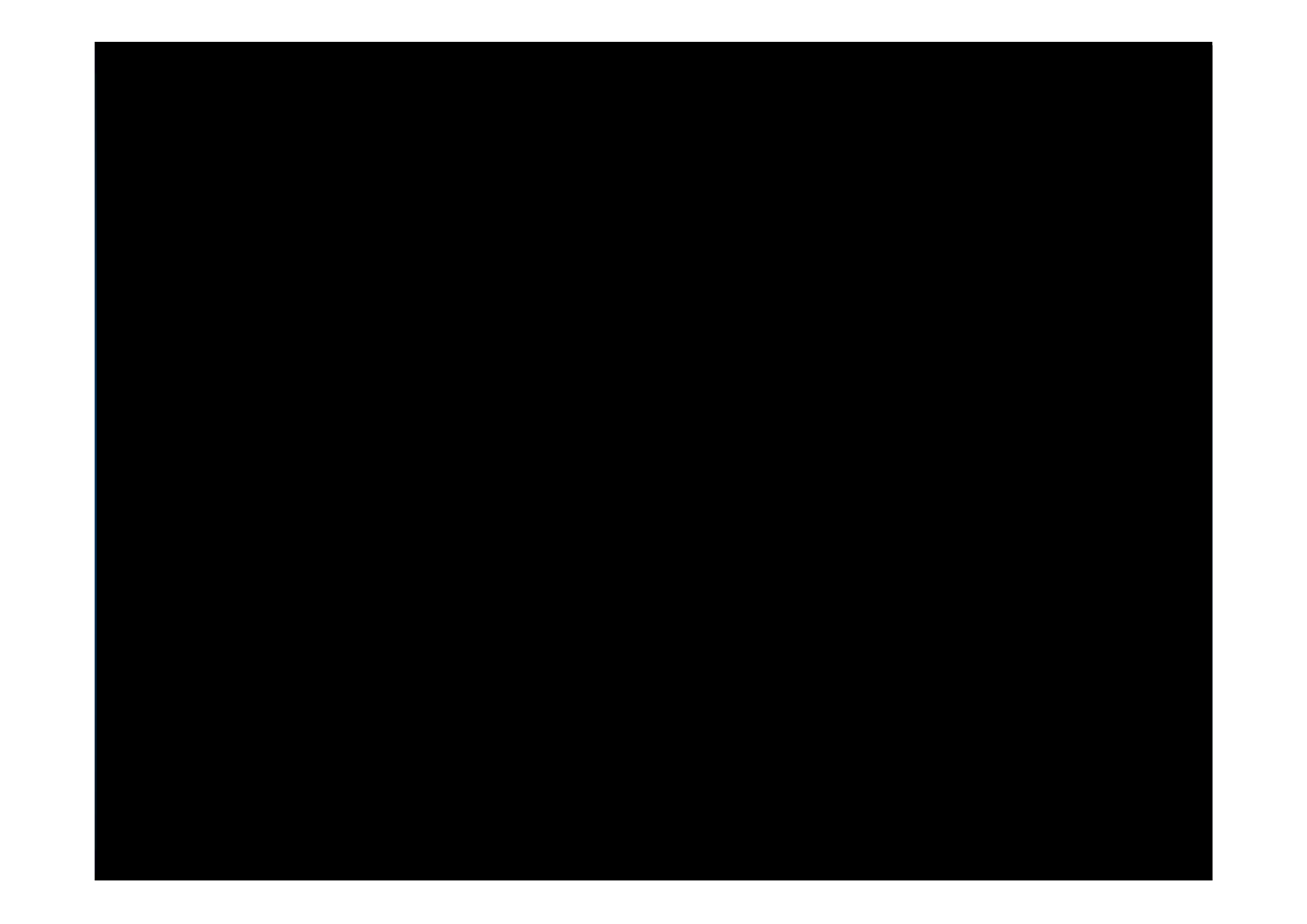### NATIONAL STATISTICS

Source: 2010 **National Drug Strategy Household Survey (NDSHS)**

60.2% of people have never tried illicit drugs

- In 2010 14.7% had used illicit drugs in the past 12 months
	- 8% of people between 18 & 65 have had a drug use disorder
- 18% of people who had used drugs in the past 12 months drove a car while UID
	- These statistics don't relate to one specific industry – all industries can be effected

sh sector in the mining sector sector sector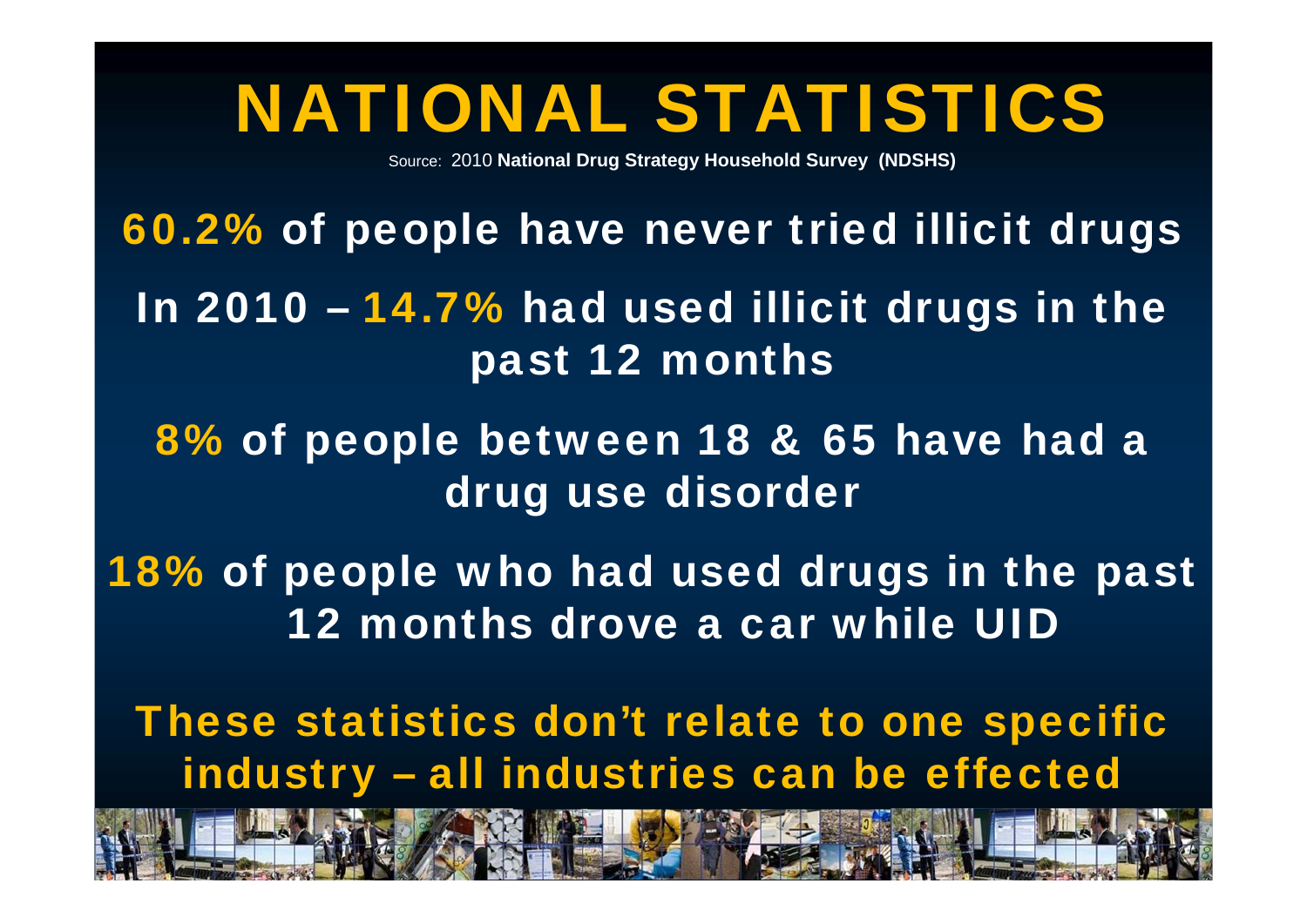# Do you get drug tested?

Kronic.co.nz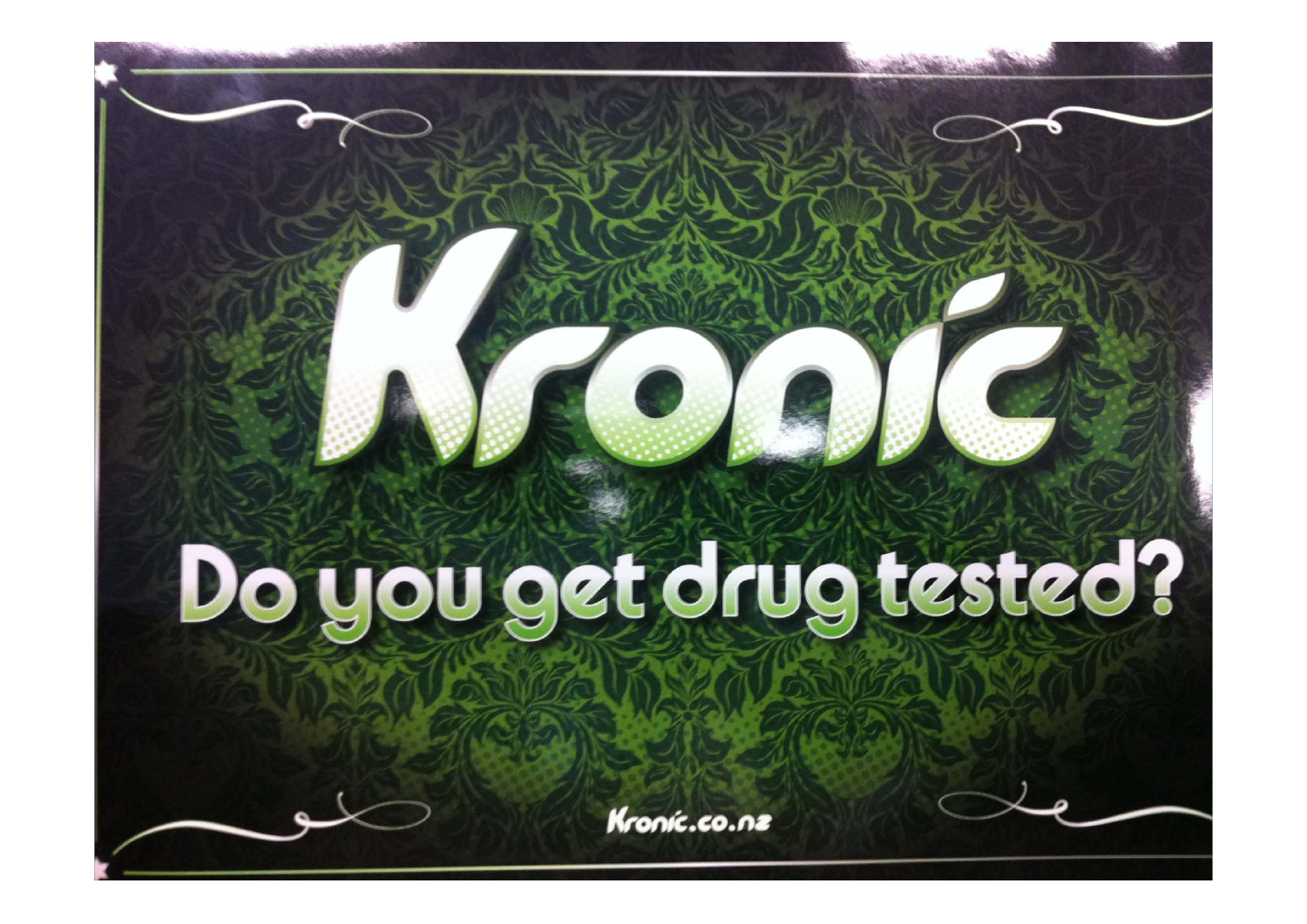1 in 10 miners in W.A. reportedly use synthetic Cannabis Australian Mining12 May, 2011

QPS are seizing synthetic cannabis in mining areas

Queensland miners have admitted to using synthetic cannabis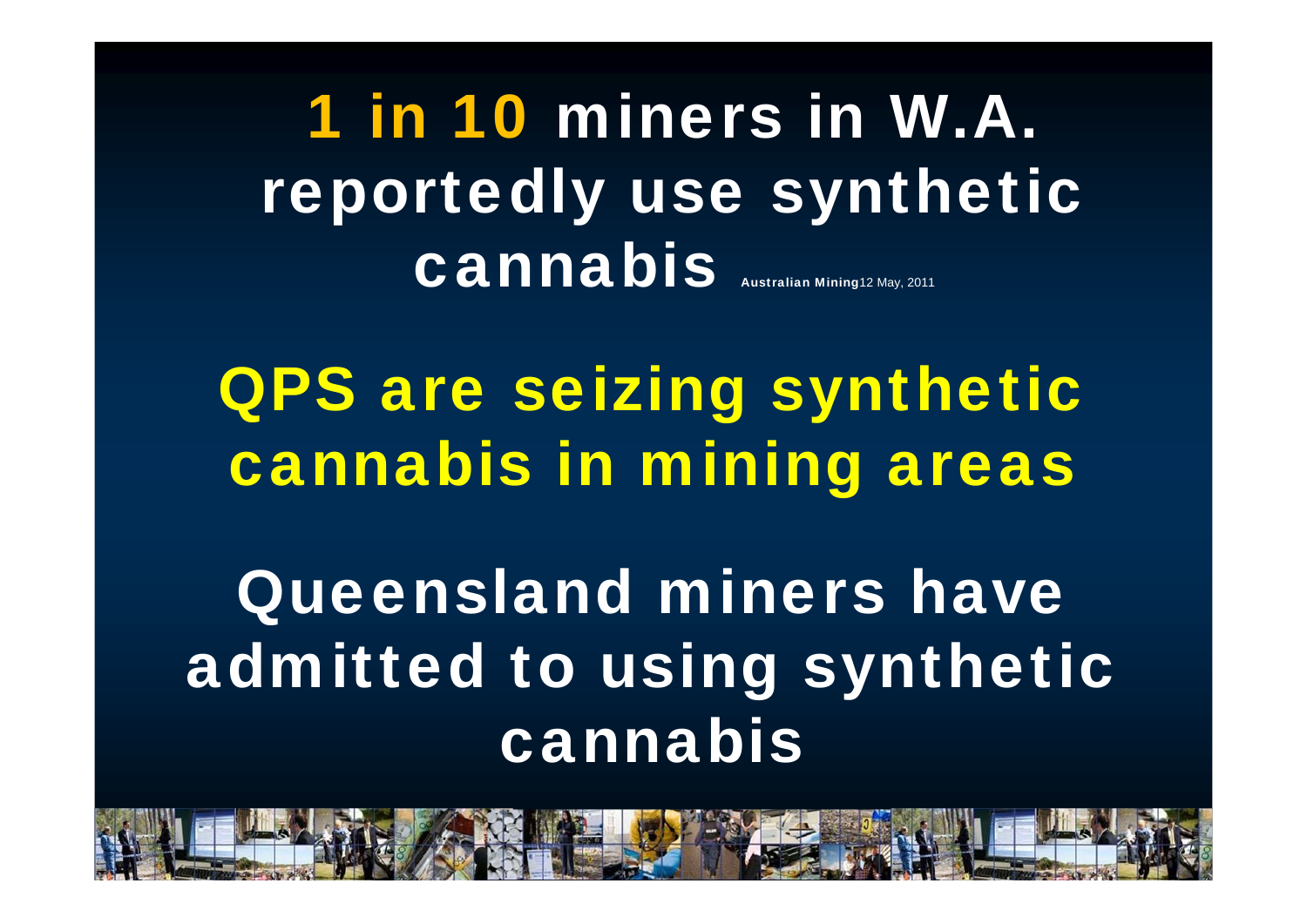# POPULARITY

Expectations of more intense high than traditional cannabis

Easy access – one click away…

#### Avoidance of detection by traditional drug testing procedures

Perceived legality (which doesn't mean safe)

Adverse health risks not widely known despite mounting evidence to the contrary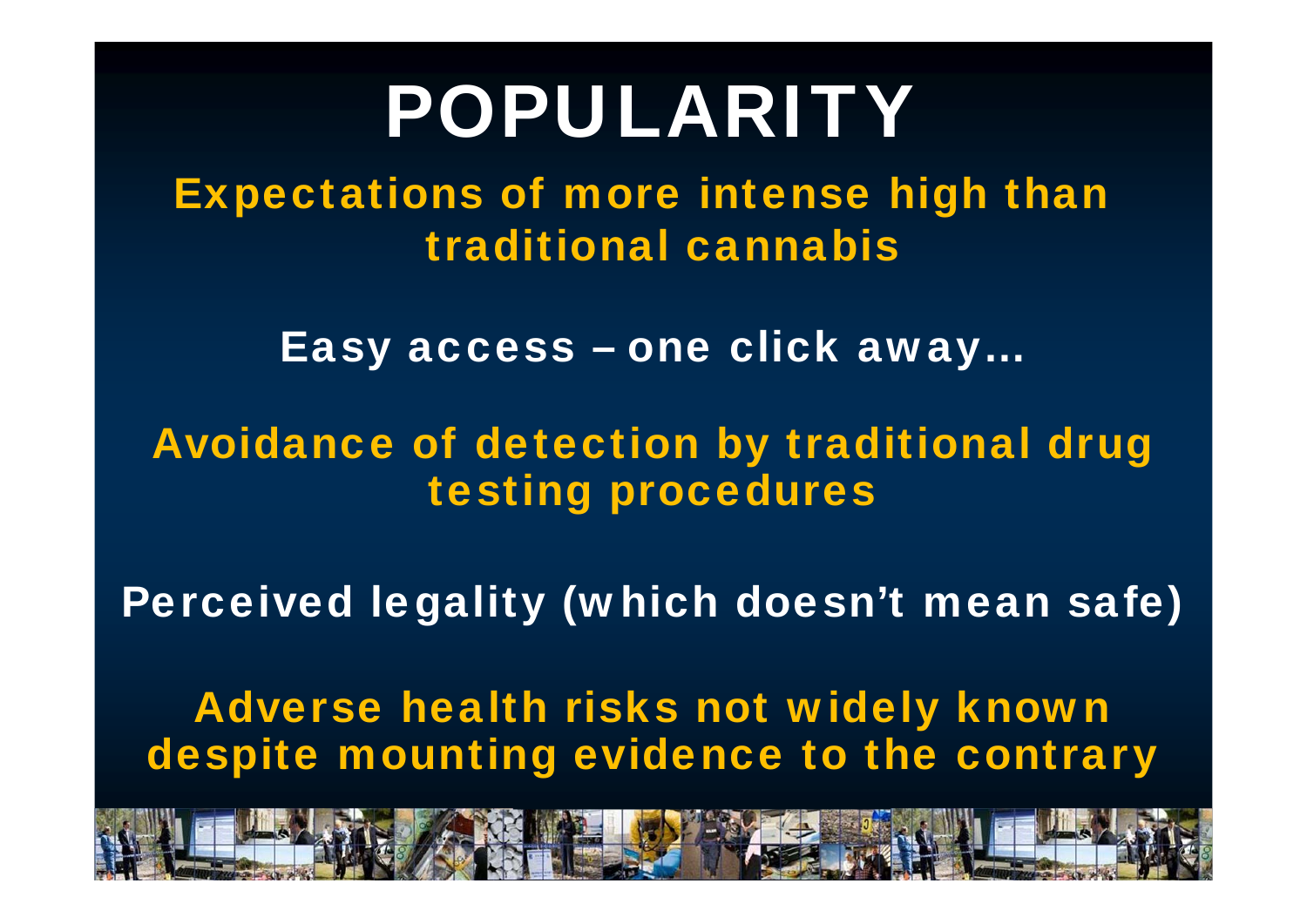### TYPICAL END PRODUCT Green Leafy Material (GLM)







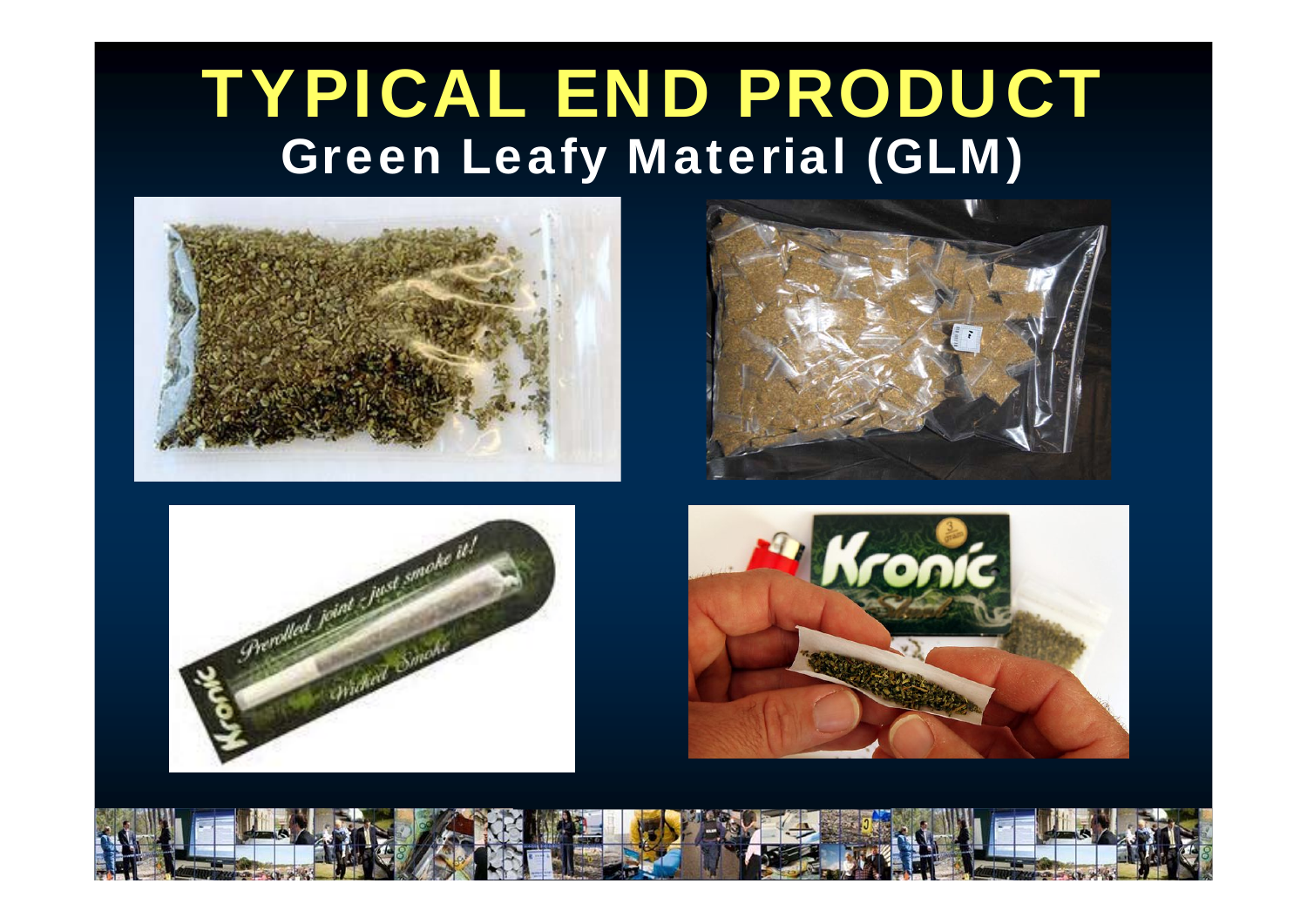### CANNABINOIDOMIMETIC EFFECTS

### Similar to cannabis

5 times more likely to be associated with hallucinations than cannabis

Higher addiction potential

Impairs a person's judgment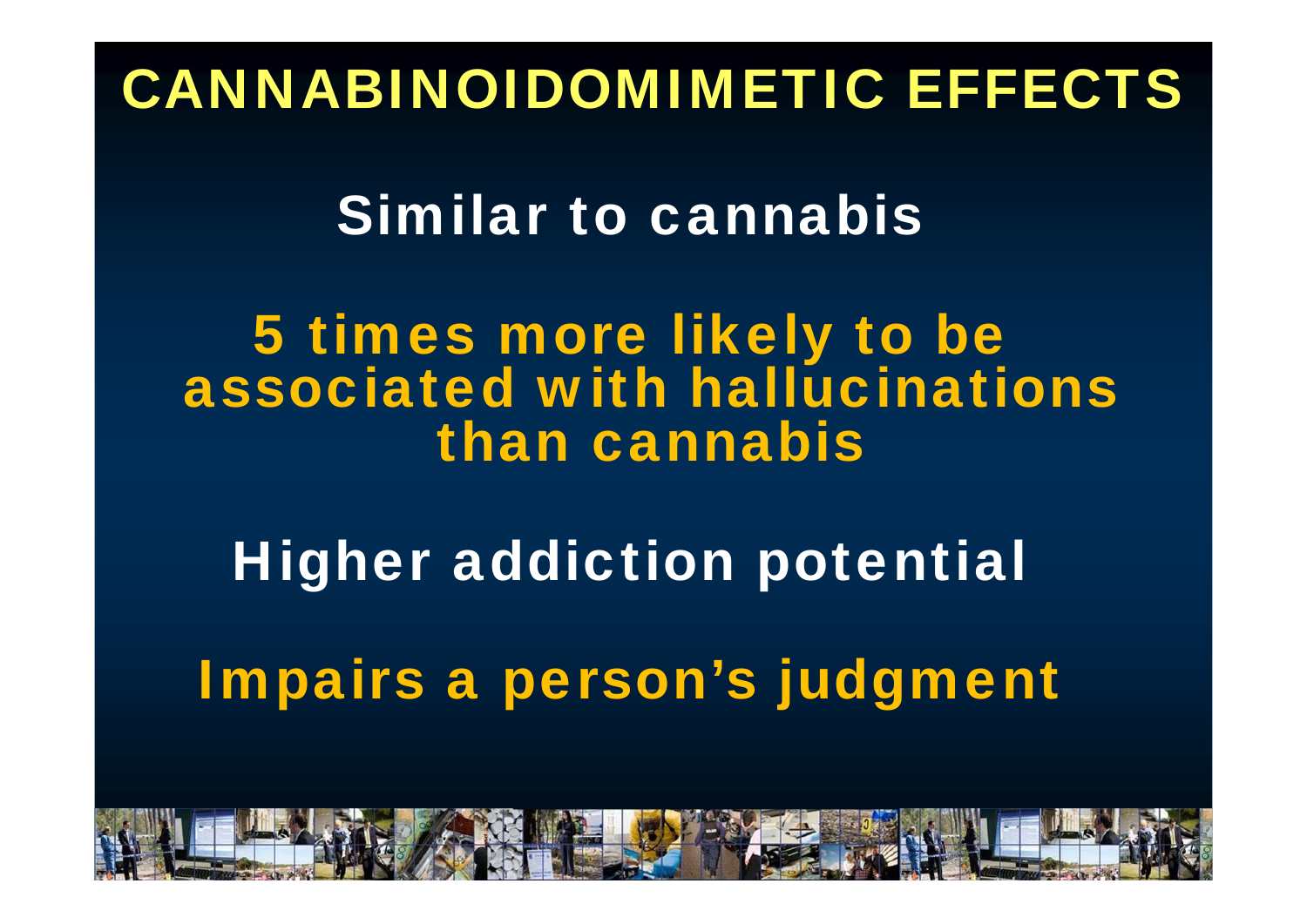### MULTIPLE DRUGS



•Methylamphetamine •MDMA•N,N-dimethylamphetamine •25C-NBOMe •25I-NBOMe •AM-2201

•Caffeine •MSM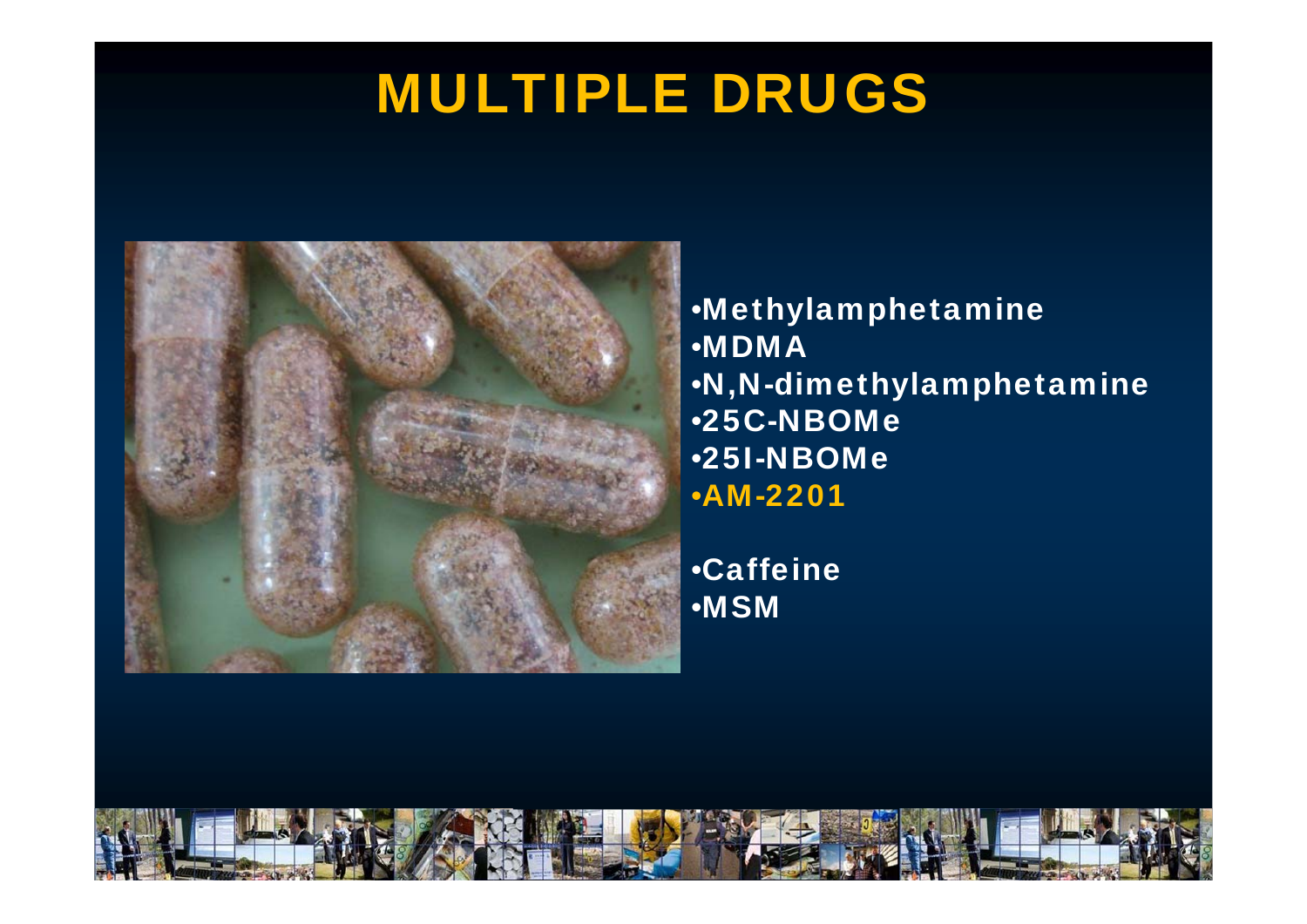# "BATH SALTS"

### Street name for a family of designer synthetic drugs

### Initially contained manmade chemicals such as methylenedioxypyrovalerone (MDPV) – first investigated by the SDIU in 2009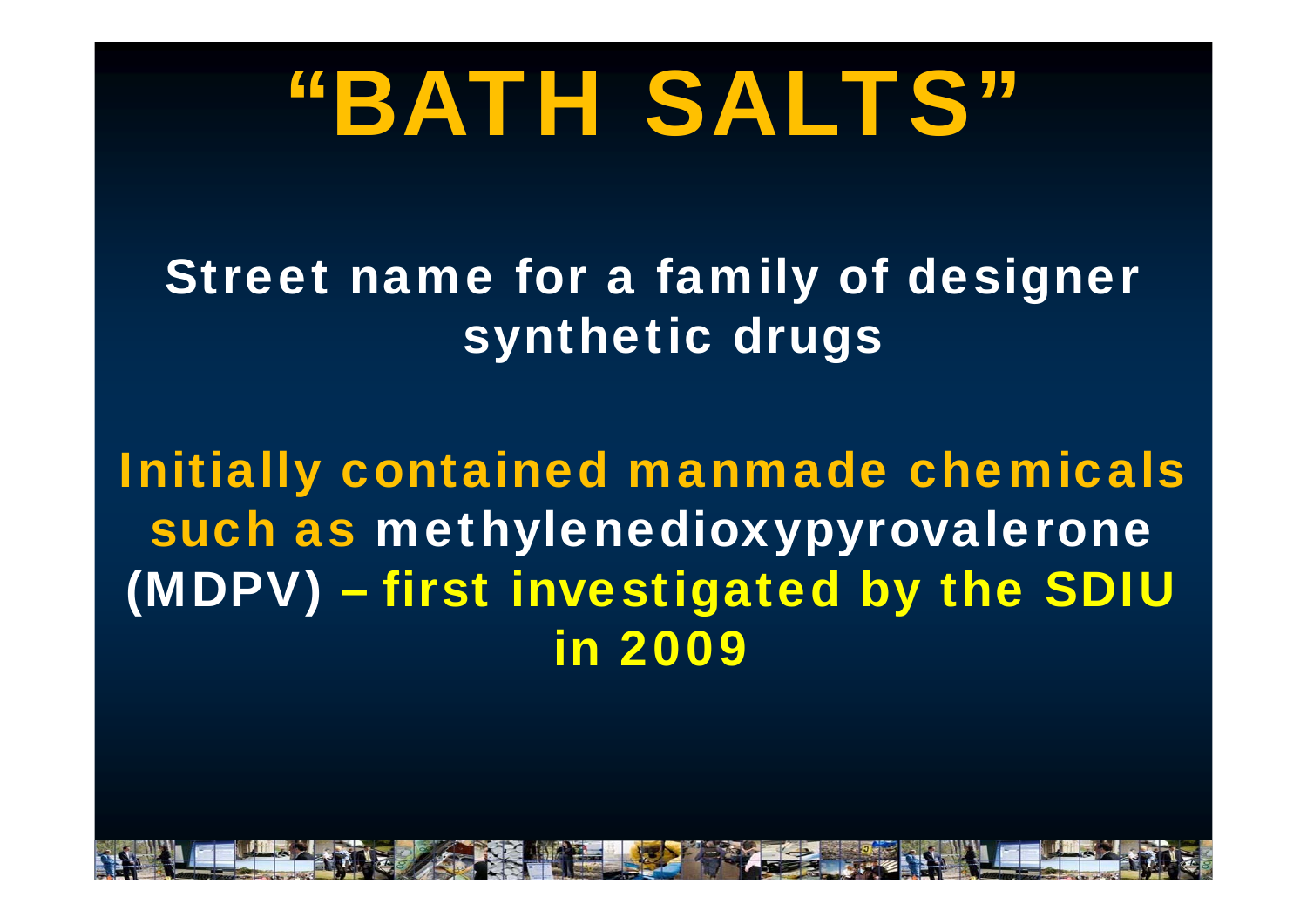### BATH SALTS HEADLINES

2012 - First Australian Communication Communication Communication Communication

"Bath Saltan Death Saltan

**Managed and psychological and psychological and psychological and psychological and psychological and psychological and** 

**cocaine substitute offers a** 

**deadly high"**

SMH November 3, 2012

Fatal trip ... Glenn Punch, who died after taking "bath salts" and girlfriend Rachael Hickel.

"Bath Salts" linked to Zombie Attacks The alleged distributors of a deadly drug linked to Australia's fir "bath salts" death have been arrested after raids of about 20 businesses and homes in southeast QueenslandC Courier Mail November 15, 2012

*It was an unbearable high that lasted severa* era. *days and ended in a naked, bloodied death.* 

*l*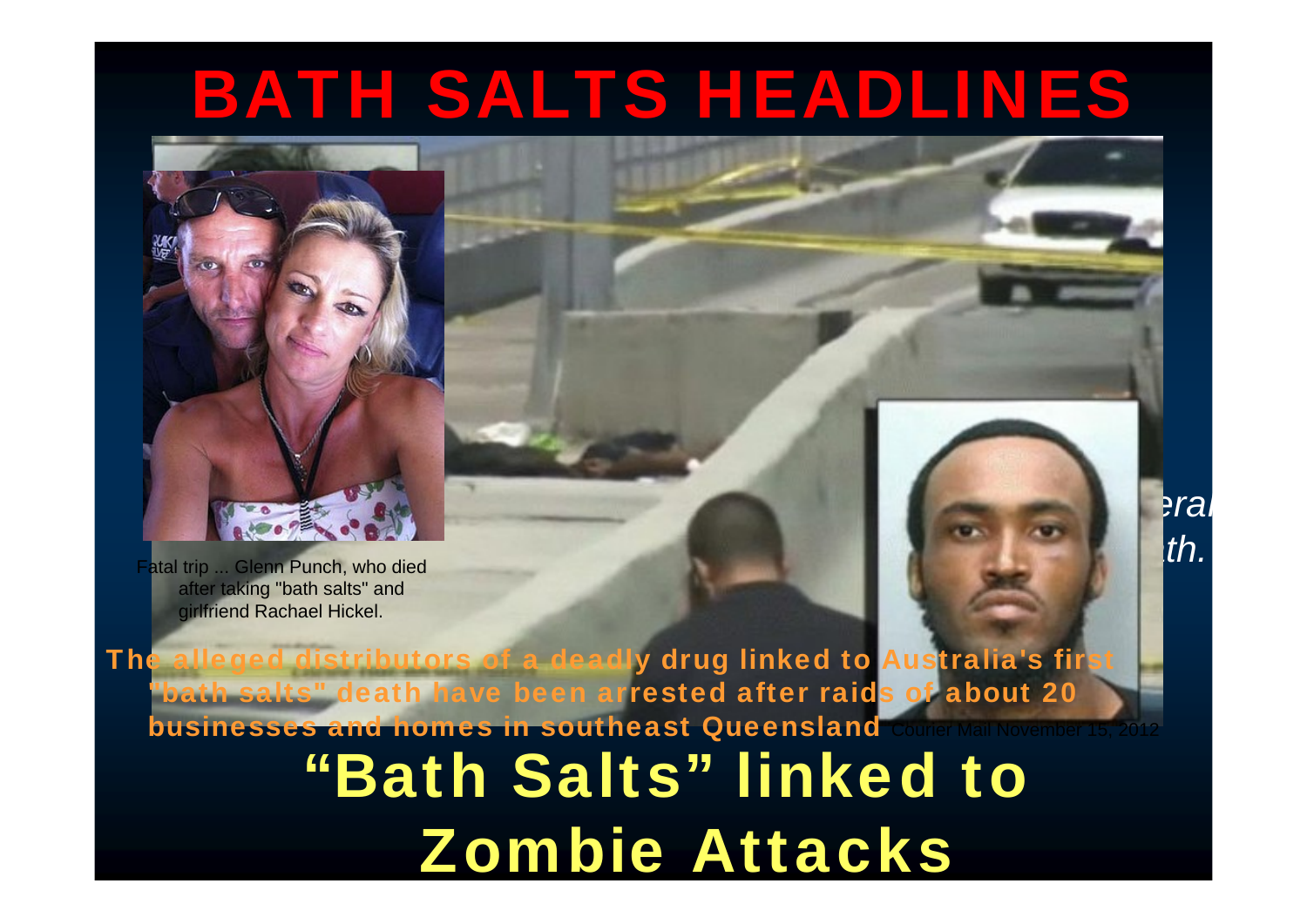# DIETARY

# SUPPLEMENTS



Some dietary supplements previously contained DMAA which is now a dangerous drug

DMAA side effects include high blood pressure, headaches, vomiting, stroke and death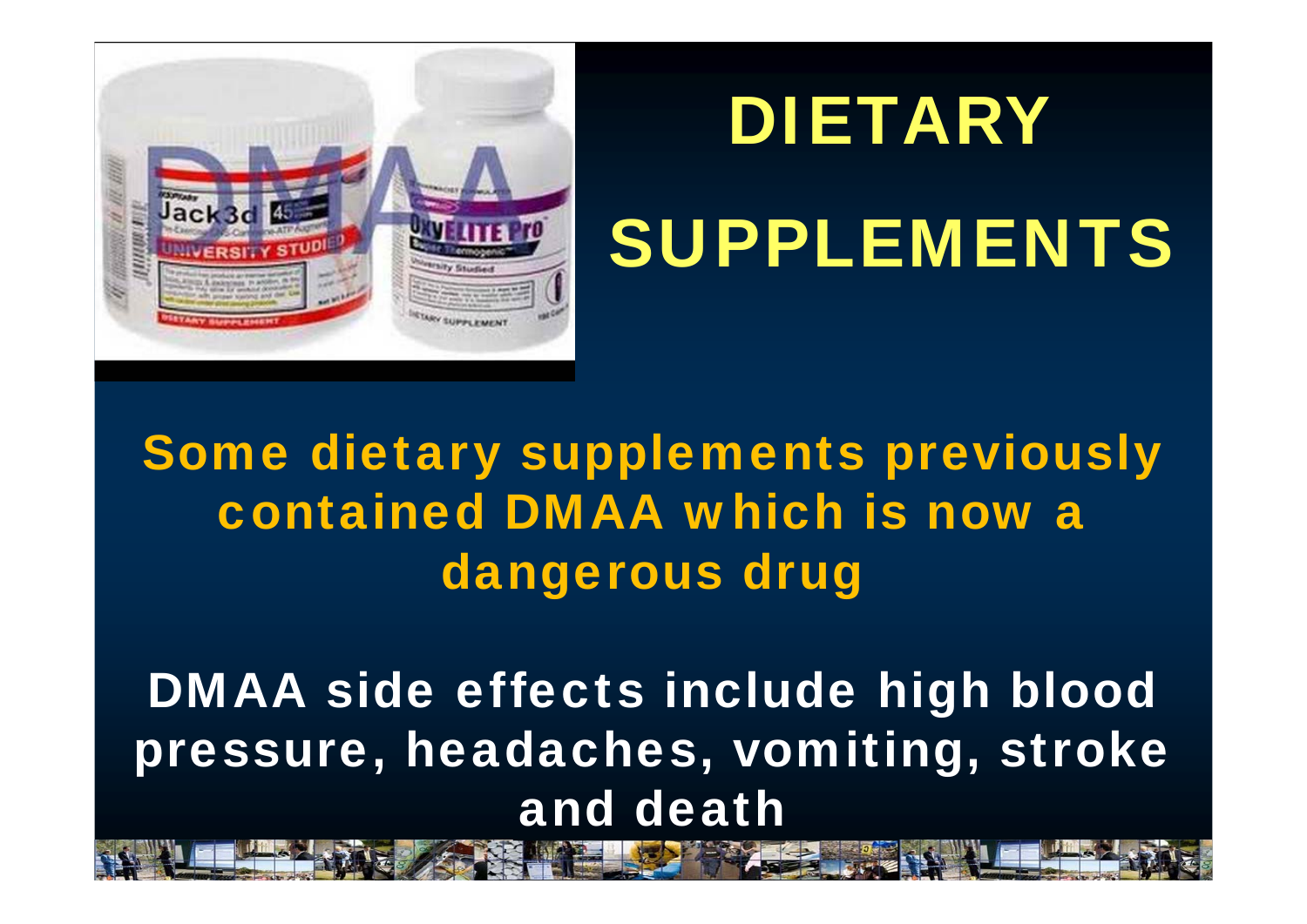# DRUG TESTING HEADLINES Six charged over alleged urine sample swap for would-be mine workers

**SIX people have been charged over the alleged tampering of two urine samples at the Department of** *Health's Pathwest laboratory in March following a joint investigation by the WA police and the Corruption and Crime Commission. (June 2012)*

## QPS has intercepted mine workers with fake urine kits